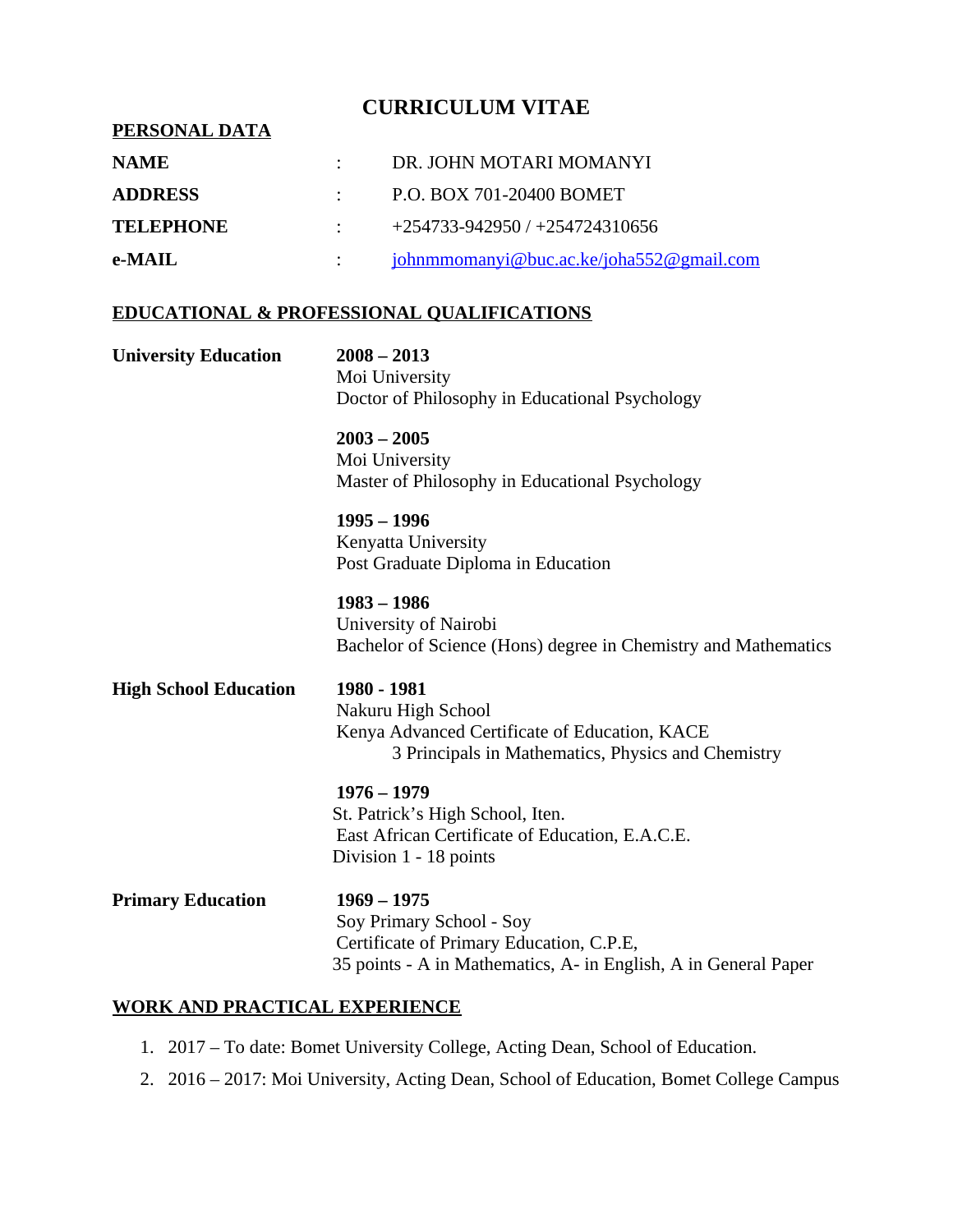- 3. 2012 2016: Moi University, Educational Psychology Dept. Lecturer.
- 4. 2009 2012: Moi University, Educational Psychology Dept. Assistant Lecturer.
- 5. 2008 2009: Friends Sec. School, Kongoni Lugari District, Deputy Head Teacher
- 6. 2007 2010: Narok Town Campus Part-time Lecturer.

#### **SUPERVISION OF POST GRADUATE STUDENTS**

- 1. EDU/PGDE/8007/10 SIMIYU N. EVERLYNE *Contributing Factors to the Student Observation and the Implementation of a Perfect Attendance Award on Academic Performance in C.R.E: A Case of A.I.C James Mwei Secondary School in Bungoma North District.*
- **2.** EDU/PGDE/1008/11 LUBANGA ESTHER MUKUBI *Influence of Students' Academic Performance in Science-Based Courses Versus Business-Based Courses on Enrolment: A Case of Kitale Technical Institute.*
- **3.** EDU/PGP/1001/12 SEREM SELLY JERUTO *Student Factors Influencing Number of Errors in Mathematics: A Survey of Secondary Schools in Keiyo North, ElgeyoMarakwet County.*
- 4. EDU/PGP/08/02 MERCY NYOKABI MBURU *Student-Counsellor Ratio and Counsellor Burnout in Institutions of Higher Learning: A Comparative Study of Public and Private Universities in UasinGishu County, Kenya.*
- **5.** EDU/PGGC/1009/09 CAROLINE MIGANI *Challenges Facing Teacher Counsellors in Teaching Life Skills Education in Secondary Schools in Kakamega Central Sub-County.*
- 6. EDU/PGDE/1011/15MUYONGA, DAVID*An Investigation of the Social and School Factors influencing Examination Cheating among Secondary Schools Students in TransNzoia Sub-County, Kenya*

#### **PUBLICATIONS**

- *1. Gender Differences in Self-Efficacy and Academic Performance in Science Subjects among Secondary School Students in Lugari District, Kenya*by **John MotariMomanyi**, Shadrack O. Ogoma and Bernard L. Misigo. *Published in Educ. j. behav. sci. – Vol. 1(1), 2010.*
- 2. The Link between University Counselling Services and Students' Needs by Janet B. Komenda, **John M. Momanyi** and Richard B. O. Okero. Published in *International Journal of Current Research*, www.journalcra.com.
- 3. *Embracing e-Learning for Cost Effective Quality Education*byRobert J. Masinde and **John M. Momanyi,.**Published in conference proceedings of the 10th Annual International Conference, Margaret Thatcher Library, Moi University-Main Campus, September 23, 2014 – September 27, 2014.
- *4.* Academic Motivation and Gender as Determinants of Academic Performance in Secondary Schools by **John M. Momanyi,** Catherine Simiyu and Jackson Too.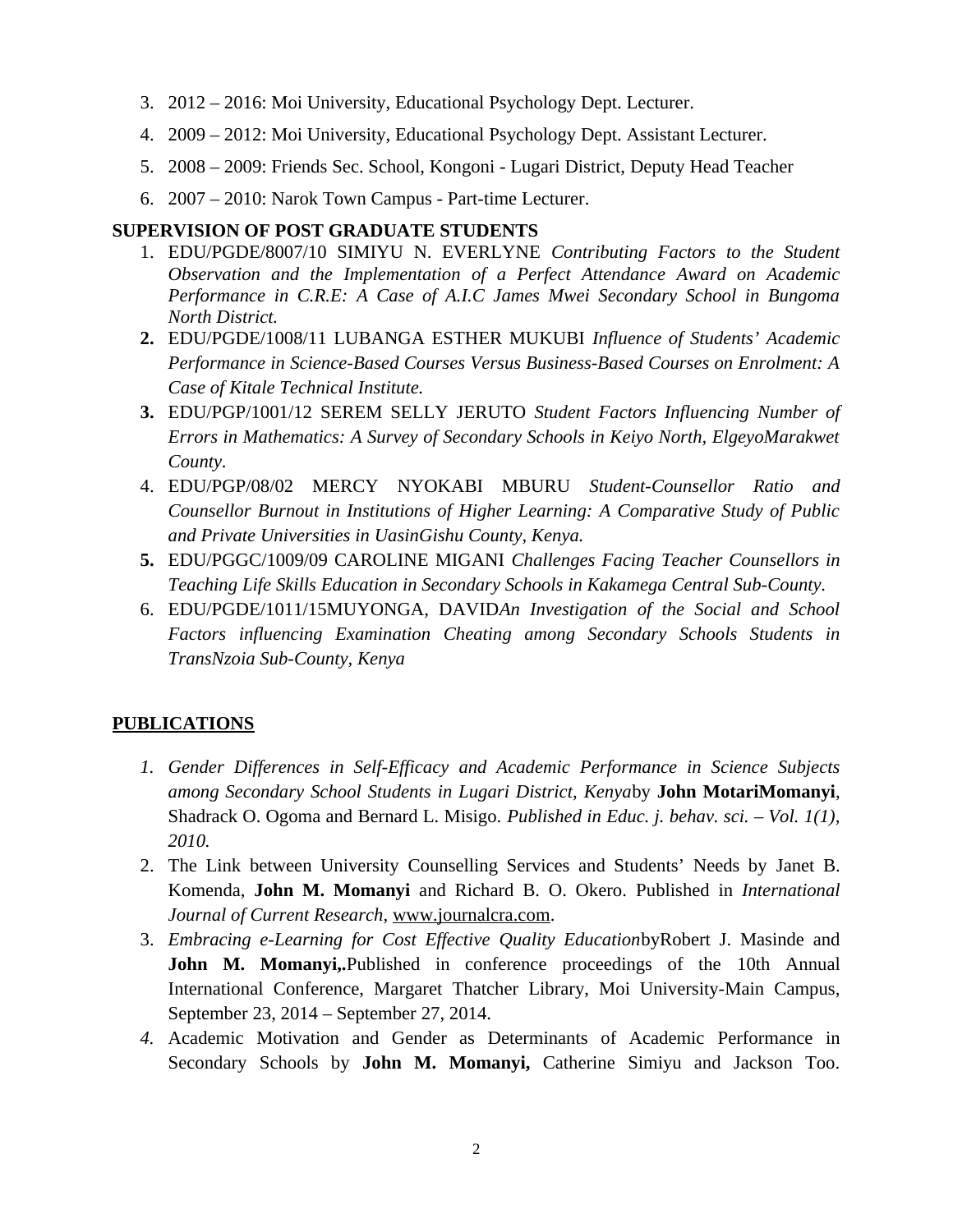Published by the *International Journal of Current Research, Vol. 7, Issue 09, pp.20826- 20831, September, 2015.*

- *5.* An Investigation of Counsellor Burnout Levels and Intervention Strategies in Public and Private Universities in Uasin Gishu County, Kenya by **John M. Momanyi,** Mercy N. Mburu and Shadrack O. Ogoma. *Available online at www.elixirpublishers.com (Elixir International Journal Elixir Psychology 87 (2015) 35591-35595, October, 2015.*
- *6.* Effect of Students' Age on Academic Motivation and Academic Performance among High School Students in Kenya by **John M. Momanyi,** Jackson K. Too, and Catherine Simiyu. Published by *Asian Journal of Education and e-Learning (ISSN 2321-2454) Volume 03 – Issue 05, October, 2015.*
- 7. Influence of Test Anxiety on Number of Errors in Mathematics in Schools in Keiyo North ElgeyoMarakwet County, Kenya by **John M. Momanyi,** Selly J. Serem and Kisilu M. Kitainge. Published in *Elixir Educational Technology, 89, (2015), 36850-36858, 7th December, 2015.*
- *8.* Influence of Type of School on Academic Motivation and Academic Performance among Secondary School Students in Kenyaby **John M. Momanyi**, Jackson K. Too, andCatherine Simiyu. Published by the *International Journal of Current Research, Vol. 7, Issue 11, pp 23368-23372, November, 2015.*
- *9.* Gender differences in social anxiety and its relationship to classroom participation among high school students in Kenya by **John M. Momanyi,** Lydia Kipkoech and Edlam N. Sindani. *Published by The Asian Journal (TAJ), vol 02, no. 1, 1-12, January-March, 2015.*
- 10. Influence of the Use of Selected Discipline Strategies on Academic Performance Among High School Students In Homabay County, Kenya By Winnie AwuorOdhiambo, **John M. Momanyi** and Esther Kiaritha. Published by the *International Journal of Current Research, Vol. 9, Issue 06, pp. 52287-52291, June, 2017.*
- 11. The Influence of Teacher-Related Factors on Job Satisfaction among Primary School Teachers in Kenya by Emily JepkoechKoros, **John M. Momanyi** and Carolyne K. Chakua. Published by *Elixir psychology*,  $111$ ,  $48634 - 48636$ ,  $6<sup>th</sup>$  October, 2017.
- 12. Challenges facing teachers in the teaching of Life Skills-Based Education in high schools in Kakamega County, Kenya by Caroline Migani, Catherine Simiyu and **John M. Momanyi**, published by*Elixir Edu. Tech. 110*, 48149-48153, 7<sup>th</sup> September, 2017.
- *13.* Discipline Strategies: Influence on Gender and Academic Level of Students: A Case of Rachuonyo North Sub-County, Homabay County, Kenya by Winnie AwuorOdhiambo, Esther Kiaritha and **John M. Momanyi.** Published by *European Journal of Educational Sciences, EJES* September 2017 edition Vol.4, No.3 ISSN 1857-6036. doi: 10.19044/ejes.v4no3a6 [URL:http://dx.doi.org/10.19044/ejes.v4no3a6](url:http://dx.doi.org/10.19044/ejes.v4no3a6).
- *14.* Teacher Preparedness for The Implementation of Competency Based Curriculum in Kenya: A Survey of Early Grade Primary School Teachers' in Bomet East Sub-County by **John M. Momanyi** and Peter K. Rop. Published by *The Cradle of Knowledge: African Journal of Educational and Social Science Research.*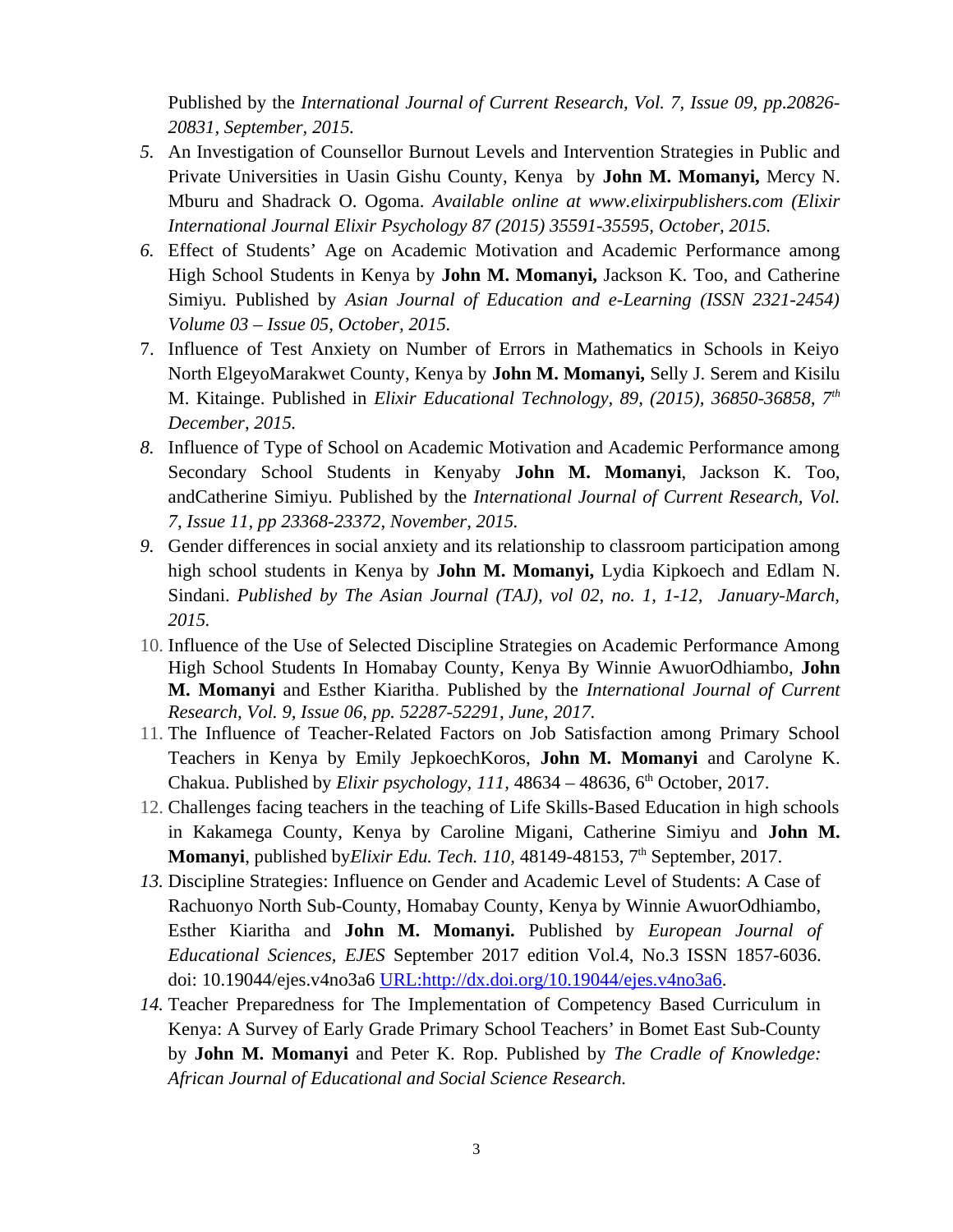*15.* Strategic Use of Information and CommunicationsTechnology (ICT) in Disaster/Crisis Management in Kenya by Joshua K. Kwonyike, and **John M. Momanyi.** Published by *International Journal of Research and Innovation in Social Science (IJRISS) |Volume III*, Issue IX, September 2019|ISSN 2454-6186

#### **PUBLISHED BOOK**

1. *Counsellor Burnout in Institutions of Higher Learning: A case of Public and Private Universities in Kenya* byJohn M. Momanyi and Mercy NyokabiMburu. Published by Scholar's Press, 2016.

#### **PARTICIPATION IN WORKSHOPS AND CONFERENCES**

- 1. *Globalisation: Impact on Education, Knowledge and Learning* by **John M. Momanyi**. A paper presented at the  $4<sup>th</sup>$  Annual International Conference, Moi University,  $30<sup>th</sup>$  July, 2008.
- 2. *Tapping the Potential of Mobile Telephony* by Robert J. Masinde and **John M. Momanyi**. A paper presented at the 6<sup>th</sup> Annual International Conference, Moi University, 8th September, 2010.
- 3. *Redefining Literacy: An Educational Challenge in the 21st Century* by **John M. Momanyi** and Robert J. Masinde. A paper presented at the 5th Research Week and International Conference, Egerton University - Njoro 24th September, 2010.
- 4. *Use of Technology in Classrooms and Its Effects on Students' Attitudes towards Learning* by **John M. Momanyi** and Robert J. Masinde. A paper presented at the 5th Research Week and International Conference, Egerton University – Njoro, 24th September, 2010.
- 5. *Emerging trends in Open learning: A survey of University branches in Eldoret town* by Beatrice Manyasi, JoselineMetobo, David M. Kungu, **John M. Momanyi** and Robert Masinde. Paper presented at the 2<sup>nd</sup> Annual International Conference on Industry and Higher Education, The KIM School of Management-Nairobi, 29<sup>th</sup> October, 2010.
- 6. *The role of Information Communication Technology (ICT): Information Communication Technology in Higher education: Reflections on Curriculum* by Robert J. Masinde, **John M. Momanyi,** Beatrice Manyasi and JoselineMetobo. Paper presented at the 2<sup>nd</sup> Annual International Conference on Industry and Higher Education, The KIM School of Management-Nairobi, 29<sup>th</sup> October, 2010.
- 7. *Role of Principals in Guidance and counselling* Paper presented at the Nandi East District Guidance and counselling workshop on  $23<sup>rd</sup>$  February, 2011 at the Tea Planters Hotel, Nandi Hills.
- 8. *Embracing e-Learning for Cost Effective Quality Education* **by** Robert J. Masinde and John M. Momanyi, Paper presented at the 1<sup>st</sup> international Interdisciplinary Conference, University of Eldoret,  $3<sup>rd</sup>$  September, 2013 -  $5<sup>th</sup>$  September, 2013.
- 9. Facilitator for School of Education symposium in the 10th Annual International Conference, Margaret Thatcher Library, Moi University-Main Campus, September 23, 2014 – September 27, 2014.